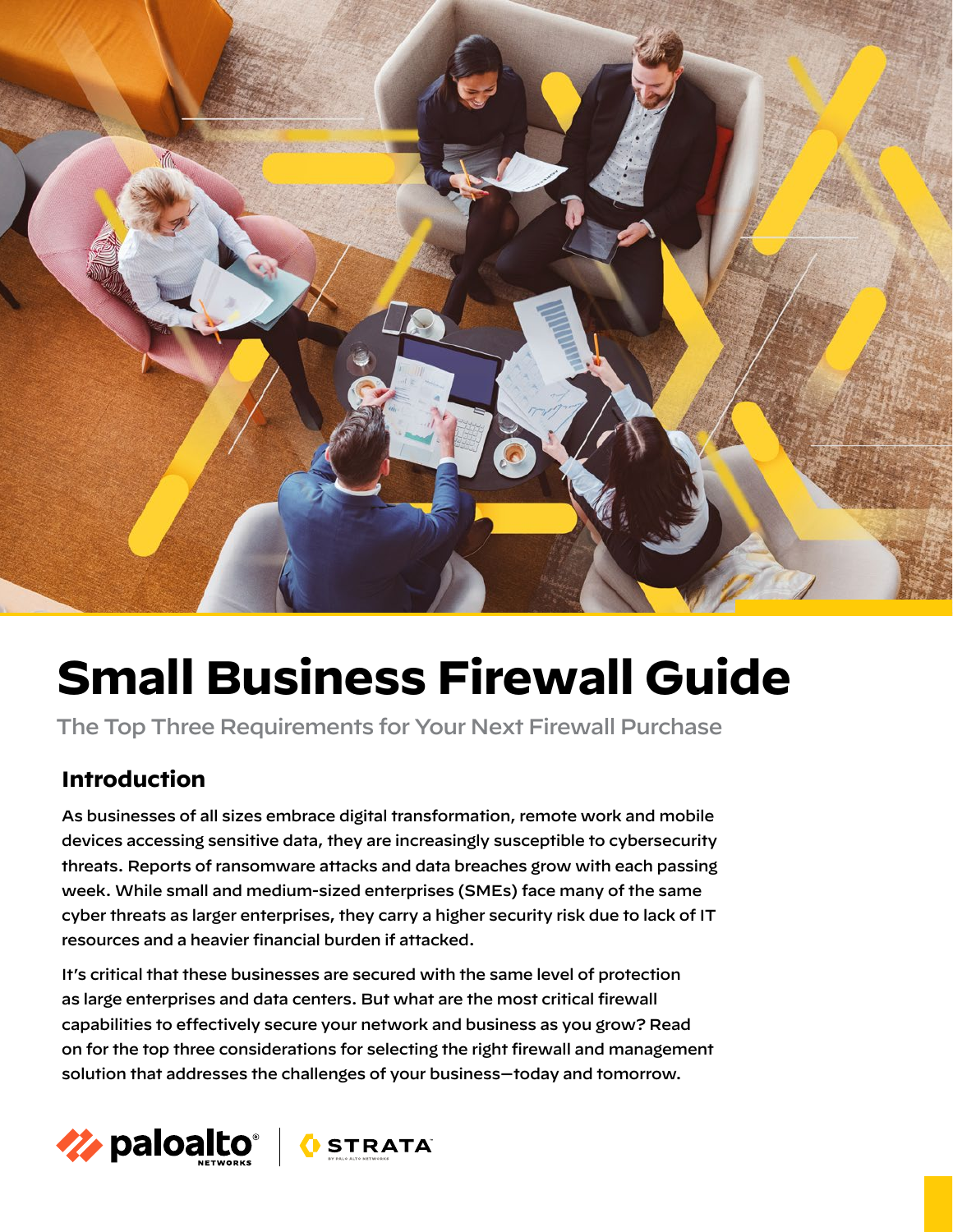# **Next-Generation Firewall Requirements for Small Businesses**

The requirements you have for your security functions correspond to the size and business needs of your organization, as well as the number of applications traversing your network. Managing risk has to be balanced with keeping your business running at top speed. For example, the policies you set for accessing and utilizing business applications should be easy to adopt, simple to manage and tightly integrated.

Here are the three things to consider when evaluating whether a firewall can fully protect your business: security functions, management, and performance.

**Small businesses need the same enterprise-grade protection as the Fortune 500**



**Key Firewall Considerations**

# **1. Security Functions**

# **Identify Users and Enable Appropriate Access**

#### **The Challenge**

Employees, customers, and partners connect to different repositories of information within your business network and online, accessing data from different physical locations, multiple devices, applications, and operations systems. It's important to identify your users beyond IP addresses and understand the inherent risks of the devices they're using—especially if and when security policies have been circumvented or new threats have been introduced to your network.

#### **The Solution**

User and group information must be directly integrated into the technology platforms that secure modern businesses. Your firewall must be able to pull user identity from multiple sources, including virtual [private networks](https://www.paloaltonetworks.com/cyberpedia/what-is-a-business-vpn-understand-its-uses-and-limitations) (VPNs), wireless local area network (WLAN) access controllers, directory servers, email servers, and captive portals. By knowing who is using the applications on your network and who may be transmitting a threat or transferring files, you can strengthen security policies and improve incident response times. User-based policies will follow users no matter where they go—to your primary business location, remote offices, or home—and on any devices they use. You should be able to dynamically change user access based on changes in circumstances, whether due to new indicators of compromise or a business need, such as granting temporary access to a set of users.

**∕2** paloalto **Strata by Palo Alto Networks** | Small Business Firewall Guide **2**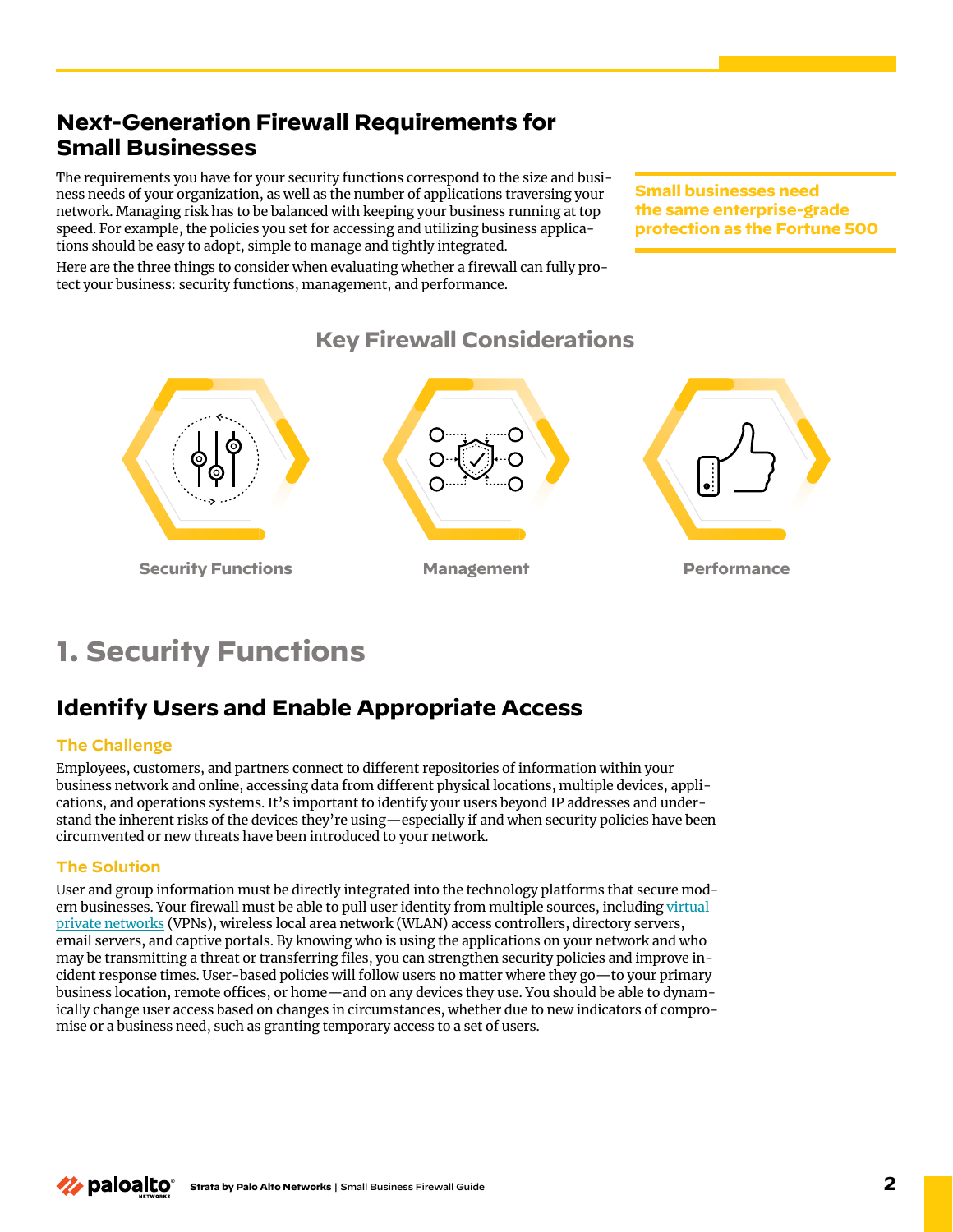### **Prevent Theft and Abuse of Corporate Credentials**

#### **The Challenge**

Users and their credentials are among the weakest links in any organization's security infrastructure. According to Gartner, "Over 80% of security breaches are caused by weak or reused passwords."<sup>1</sup> With stolen credentials, attackers' chances of successfully breaching your systems increase, and their risk of getting caught decreases substantially. They can use these credentials to gain access to your network, move laterally, and escalate their privileges to gain unauthorized access to applications and data.

#### **The Solution**

You need a firewall with [machine learning-based analysis](https://www.paloaltonetworks.com/cyberpedia/what-is-an-ml-powered-ngfw) to better identify websites that steal credentials. If the machine-learning analysis identifies a site as malicious, your firewall should be updated in real time and block it. There will always be new, never-before-seen phishing sites that are treated as "unknown." Your next firewall must allow you to block submission of your business' credentials to unknown sites and protect sensitive data and applications by enforcing multi-factor authentication (MFA) to prevent attackers from abusing stolen credentials.

### **Safely Enable All Apps and Control Functions**

#### **The Challenge**

More and more applications, such as instant messaging applications, peer-to-peer file sharing, or Voice over Internet Protocol (VoIP), are capable of operating on nonstandard or hopping ports. Users access diverse and software-as-a-service (SaaS) apps from varying devices and locations. While these applications can provide users with a rich set of functions that ensure user loyalty, they can also represent different risk profiles. For example, once users sign in to Gmail®, which may be allowed by policy, they can easily switch to YouTube®, which may not be allowed. Your business network needs complete control over the usage of these apps and policies that allow or control certain types of applications and their functions while denying others.

#### **The Solution**

Your firewall must, by default, classify traffic by application on all ports and provide complete visibility into application usage and capabilities to understand and control their use (see figure 1). For example, the firewall should verify usage of application functions, such as audio streaming, remote access, and posting documents, and enforce granular controls over that usage, such as upload versus download permissions or chat versus file transfer. Traditional "one-and-done" traffic classification ignores the fact that these commonly used applications share sessions and support multiple functions. If a different function or feature is introduced in the session, the firewall must perform another policy check. Continuous state tracking to understand the functions each application may support—and the different associated risks—is a must for your next firewall.



**You need a firewall with machine learning-based analysis to better identify websites that steal credentials.**

<sup>1.</sup> David Chase, "Integrating Password Management Software in Your Enterprise's SSO," Gartner, January 7, 2021, https://www.gartner.com/en/ documents/3945609.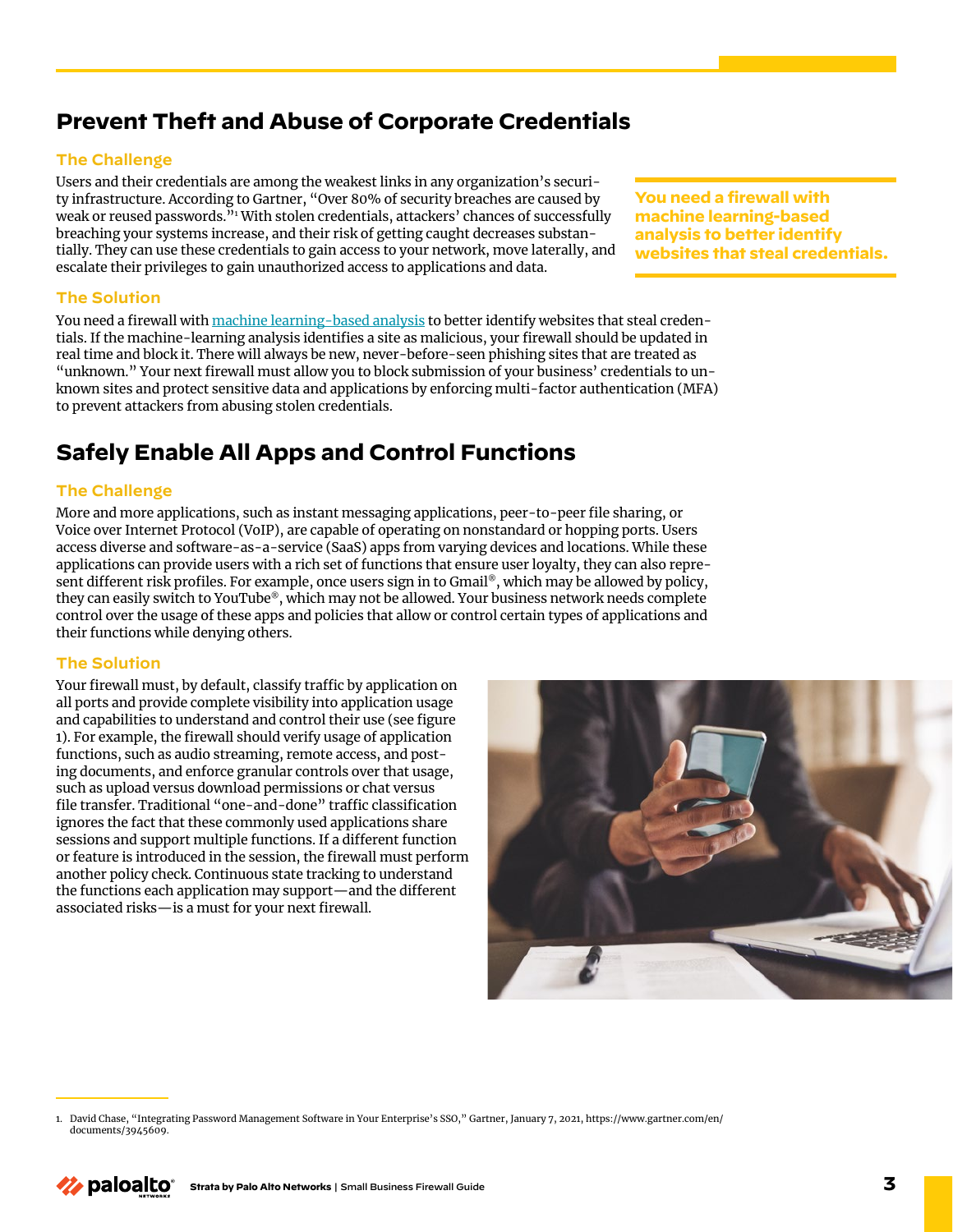**Figure 1:** Easily control application usage with continual tracking and monitoring tools.

# **Secure Encrypted Traffic**

#### **The Challenge**

Attackers can exploit encryption to hide threats from security surveillance. Even businesses with mature, comprehensive security measures can be breached if encrypted traffic is not monitored. In addition, TLS/SSL encryption is used nearly universally and end users can easily configure it to hide non-work-related activity.

**The ability to decrypt TLS/ SSL-encrypted traffic is a foundational security function.** 

#### **The Solution**

The ability to decrypt [TLS/SSL-encrypted traffic](https://www.paloaltonetworks.com/resources/whitepapers/decryption-why-where-and-how) is a vital security function. Firewalls should include recognition and decryption on any port, inbound or outbound; policy control over decryption; and the necessary hardware and software elements to perform decryption across simultaneous SSL connections without compromising performance. However, your firewall must be flexible enough to easily decrypt certain types of encrypted traffic via policy (e.g., HTTPS from unclassified websites), while other types are left alone in compliance with privacy standards (e.g., web traffic from known financial services organizations.) A next-generation firewall should apply security and load balancing to decrypted flows across multiple stacks of security devices for additional enforcement.

### **Stop Advanced Threats to Prevent Successful Cyberattacks**

#### **The Challenge**

Most modern malware uses advanced techniques to transport attacks or exploits through network security devices and tools, such as wrapping malicious payloads in legitimate files or packing files to avoid detection. With readily available exploit kits and subscription models like phishing-as-a-service, threat actors now have access to a wide array of sophisticated attacks. This presents a huge problem for organizations that rely on siloed legacy security technologies to combat advanced threats.

Domain Name System (DNS) is a massive, often overlooked channel that can be used for malware deliv-ery, C2, and data exfiltration. According to Palo Alto Networks [Unit 42 threat research team,](https://www.paloaltonetworks.com/unit42) almost 80% of malware uses DNS to establish communication with a C2 server.2 Unfortunately, security teams lack basic visibility into how threats use DNS to maintain control of infected devices. It's almost impossible to keep up with the high volume of malicious domains, let alone advanced tactics for stealthy data theft.

**Don't overlook DNS Security. It can be almost impossible to identify and stop DNS threats.**



nnn

<sup>2.</sup> Stop Attackers from Using DNS Against You, p.2, Palo Alto Networks, June 11, 2020, https://www.paloaltonetworks.com/resources/whitepapers/stop-attackers-from-using-dns-against-you.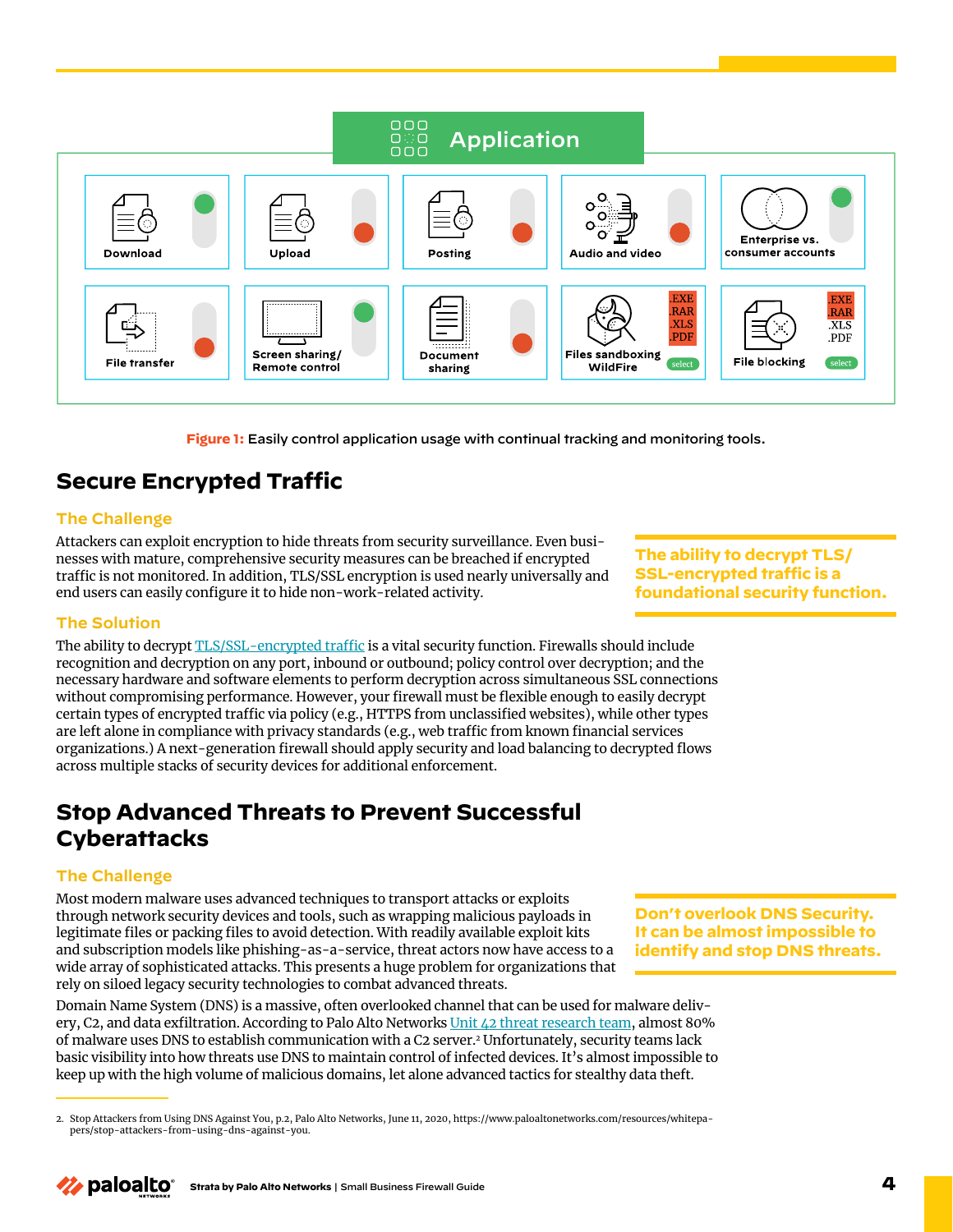#### **The Solution**

Your firewall, integrated with security services and using machine learning (ML), should automatically prevent known threats. Having cloud-based inline ML enables security tools to analyze traffic in real time and protect against advanced file- or web-based threats often cloaked from crawlers. This significantly closes the window of time for attackers to exploit vulnerabilities or penetrate networks.

It's also critical to contextualize behaviors through robust analytics and integration with other parts of your security infrastructure. This helps identify threats at all points within the cyberattack lifecycle—not just when they first enter your network. By integrating [security services](https://www.paloaltonetworks.com/network-security/security-subscriptions), your firewall can provide evasive countermeasures that prevent the most sophisticated and evasive attacks from being successful without requiring you to manage or maintain multiple single-function appliances. This ensures that your security posture is proactive against advanced threats.

# **2. Security Management**

#### **The Challenge**

New firewalls, as with any technology, are not typically simple to deploy, configure, and manage. Many businesses may not have in-house expertise to provision the device or make day-to-day changes, but the security of your business relies on a properly configured device.

#### **The Solution**

Businesses should look for firewall solutions that offer simplified onboarding, automated deployment processes, and streamlined operations. Low or no-touch provisioning allows you to automate the onboarding of new firewalls to all of your locations and then remotely configure and manage your firewalls with a centralized management tool. In addition, centralized visibility across the network is key to gaining comprehensive insights into your network traffic, logs, and threats.

# **3. Security Performance**

#### **The Challenge**

Organizations of all sizes need high network speeds to stay efficient and competitive. Slow connections and network outages can reduce productivity, sales, and customer experience. Because businesses need cost-effective security, IT teams sometimes choose low-cost appliances, not realizing they aren't getting predictable performance. Alternatively, some IT teams disable security features on their firewall to increase throughput, putting their organization at risk for cyberattacks. Businesses should not need to trade security for performance.

#### **The Solution**

Businesses do not need to choose between low cost and high performance when it comes to network security appliances. In recent testing, [Miercom,](https://start.paloaltonetworks.com/security-without-compromise.html) an independent network and security testing organization, found that businesses can expect predictable throughput with security services enabled on certain firewalls at a competitive price. There is no reason to compromise on your network security for any of your locations.